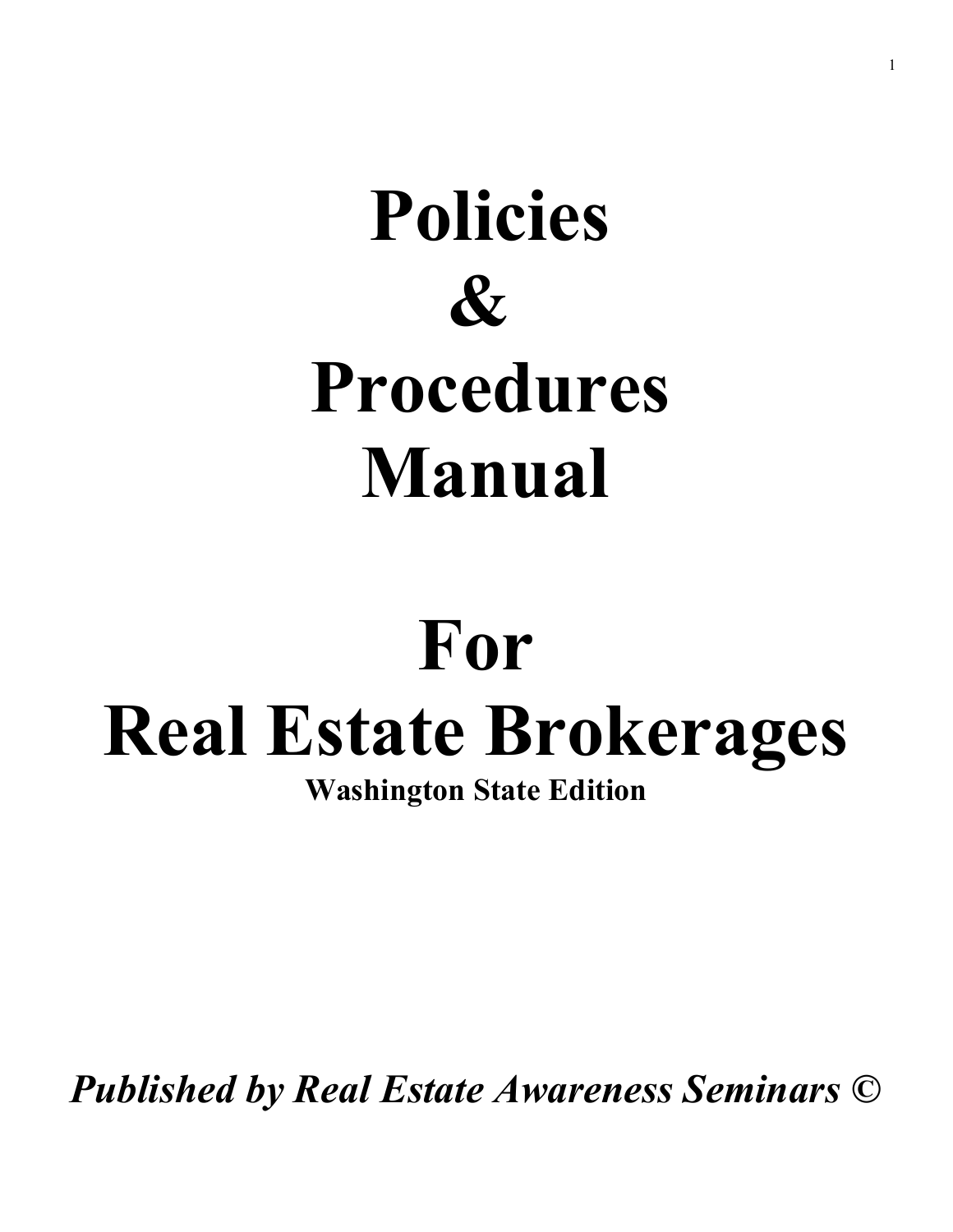Policies and Procedures Manual for Real Estate Brokerages- WA State Edition

#### Policies and Procedures Manual for Washington State Real Estate Brokerages

The purchaser may use any part of or this entire manual as an office Policies and Procedures Manual. It may be modified as necessary to meet the needs of your particular company. The original body of the work remains the property of

REAL ESTATE AWARENESS SEMINARS and may not be copied except as an 'extra' copy for your company.

Purchaser understands that this is a copyrighted document and may not resell or give this document to any other party without the express written permission from the publisher. It is recommended that all of your adapted Policy and Procedures Manual copies remain in your office.

In the act of purchasing and using this Manual purchaser agrees and accepts full responsibility for the use, modifications and implementation of this manual. In the act of purchasing and using this Manual the PURCHASER hereby expressly releases REAL ESTATE AWARENESS SEMINARS and KATHY POWER from any responsibility or liability for damages whatsoever from the use and implementation of this manual. Including, without limitation, damages or any loss, litigation from any errors or omissions, resulting from the use of this manual.

As State and Federal laws are always changing and will vary from state to state, it remains the responsibility of the purchaser to adapt and amend any portion(s) of this manual to any applicable federal, state and local laws. It is strongly recommended that each office consult with and have their attorney review this document prior to implementation.

Published by Real Estate Awareness Seminars

Copyright - Date of Copyright Registration 2011

by © Kathy Power d.b.a. Real Estate Awareness Seminars

All rights reserved. TX7-399-675

Library of Congress Control Number: 2020905408

Hard Copy Spiral Bound: ISBN 9781734593129

CD Copy: ISBN 9781734593136

Manufactured in the United State of America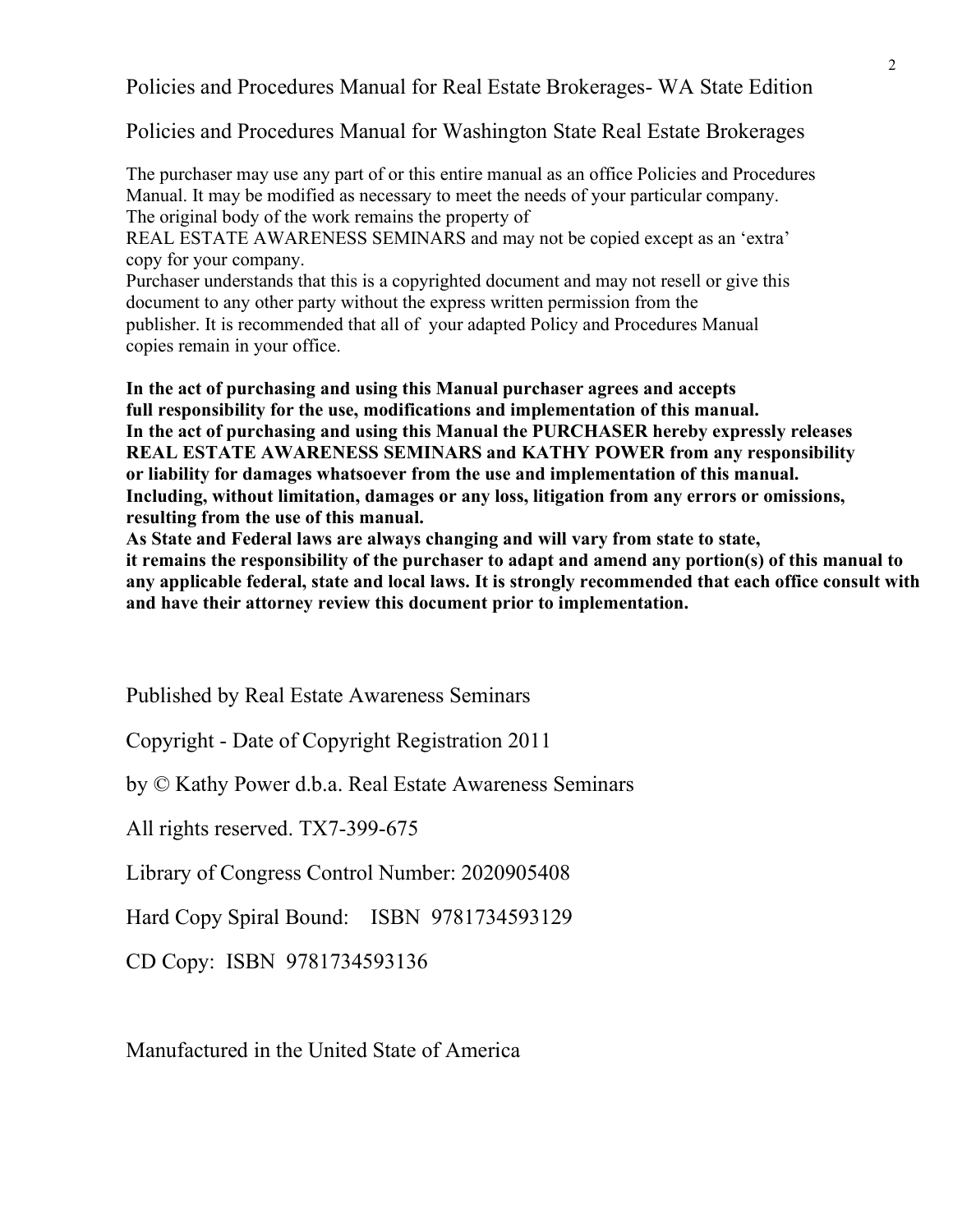### Table of Contents

**Cover** How to Use This Manual Designated Broker / Owner Statements Mission Statement Goals and Objectives of Our Company Company Philosophy Company Ethics

#### Section 1 OFFICE OPERATIONAL PROCEDURES Advertising Company Policy Advertising WAC 308-124B-210 **Cost**  Placement Direct Mail Open Houses Signage

Brokers Right to Advertise Listings to MLS Fair Housing Posting and Removal of Signs Americans with Disabilities Act Title I Employment Title III Public Accommodations and Commercial Facilities Antitrust Issues and Violations Attorneys and Legal Advice Automobile Business Cards Confidentiality Complaints Within The Office Complaints Regarding Another Office Conduct **Disclosure Dress** Keys To Office Keys to Listed Properties Lock Boxes Office Appearance Office Closing Procedure Office Equipment and Supplies Office Files and Records Office Hours **Organizations** Secretarial Assistance Smoking Policy Telephones Thank-You Cards and Gifts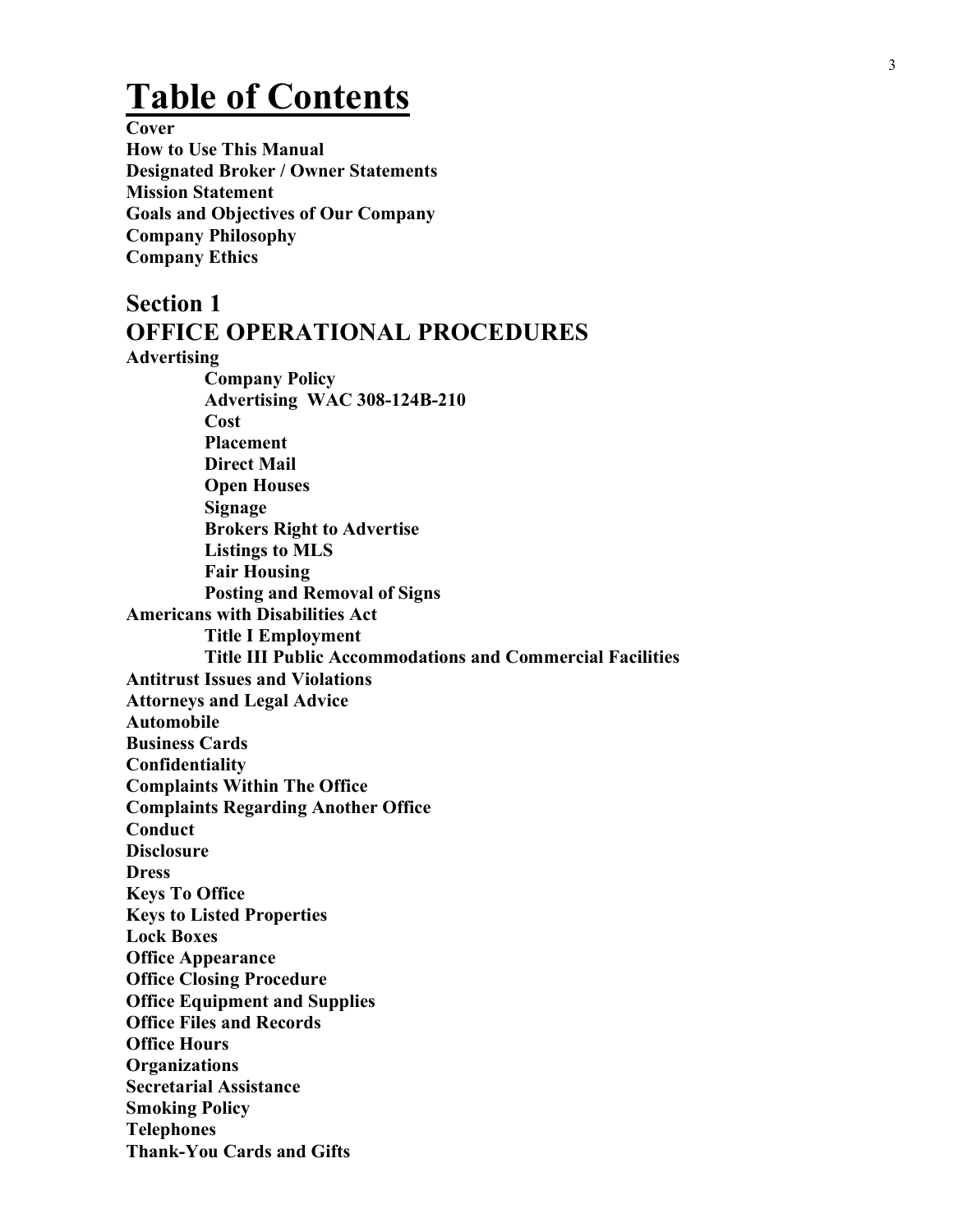#### Section 2 SALES STAFF-INDEPENDENT CONTRACTORS

Agency Our Office Agency Policy Bonuses and Incentives Business and Occupations Tax Buyer Agency Commissions Antitrust Issue/Price Fixing Schedule of Rates Charged Schedule of Rates Paid Commission Percentage Splits and Co-Brokerage Arrangements Buyer Agency Fees Facilitator Fees **Deductions**  Deferred Commissions Same Prospect Referral Rates **Disclosures** Distress Homeowner Protections Distress Home Consultant Provisions Documentation Do Not Call Registry Do Not Fax Registry Education and Licensing Qualifications Expectations/Goals Expenses Fair Housing Floor Time Fraud Issues to Watch For Home Inspector Referrals Independent Contractor Agreement Insurance Labor & Industries Errors and Omissions Internet Legal Advice Office Appearance New Licensee Contract Review Personal Assistants **Licensed**  Unlicensed Personal Sales and Purchases Purchase and Sale Agreements Broker Review Acceptance Earnest Money Deposit Multiple Contracts Presenting the Contract Reassignment

Responsibilities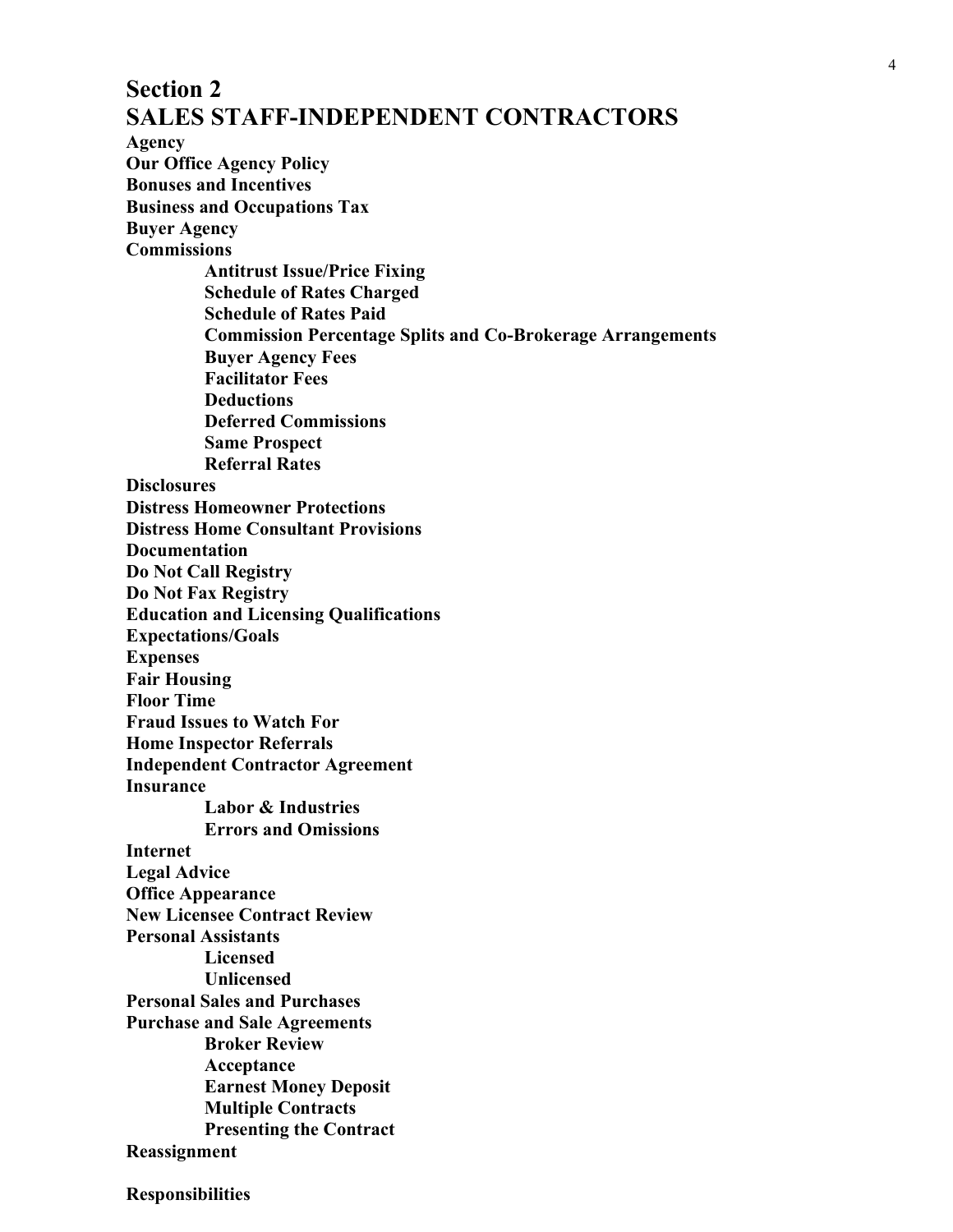Designated Broker Responsibilities Delegation to Managing Brokers or Branch Managers Branch Mangers Managing Brokers **Brokers** Sales Meetings Sales Staff Supplies and Information Seller Agency Listings Acceptance **Files**  Changes Exclusive Right to Sell Servicing Term Title Policy Withdrawal Ad Copy Multiple Listing Services Specialization and Designations Termination General Company Property Unsold Listings Pending Transactions Privileged Knowledge and Information Request for Written Termination Title Insurance Time Off Tours Trial and Legal Expense Walkthrough Prior to Closing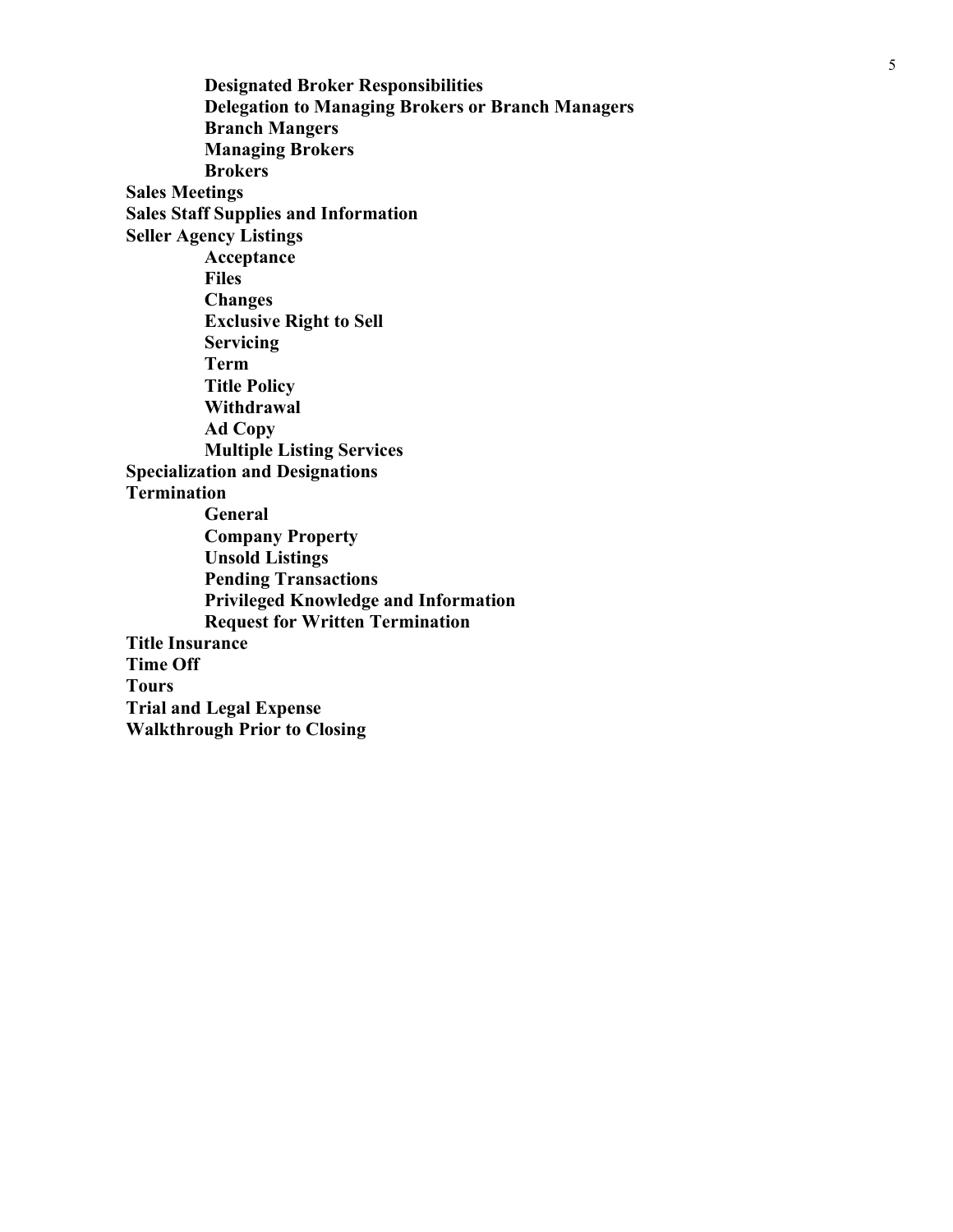#### Section 3 SUPPORT STAFF Secretary/Office Manager

 General **Files** Office Appearance Maintaining Supplies Reception and Telephone Hours Compensation Overtime Pay Holidays Off Health Insurance Paid Sick days Personal Business Probation Period Vacation Time

#### Receptionist

 General Greeting the Public Managing the Telephone System Reception and Telephone New Customer Contacts Office Appearance Hours Compensation Overtime Pay Holidays Off Health Insurance Paid Sick days Personal Business Probation Period Vacation Time Transaction Coordinator General Purchase and Sale Agreement Files Tracking the Sale **Hours** Compensation Overtime Pay Holidays Off Health Insurance Paid Sick days Personal Business Probation Period Vacation Time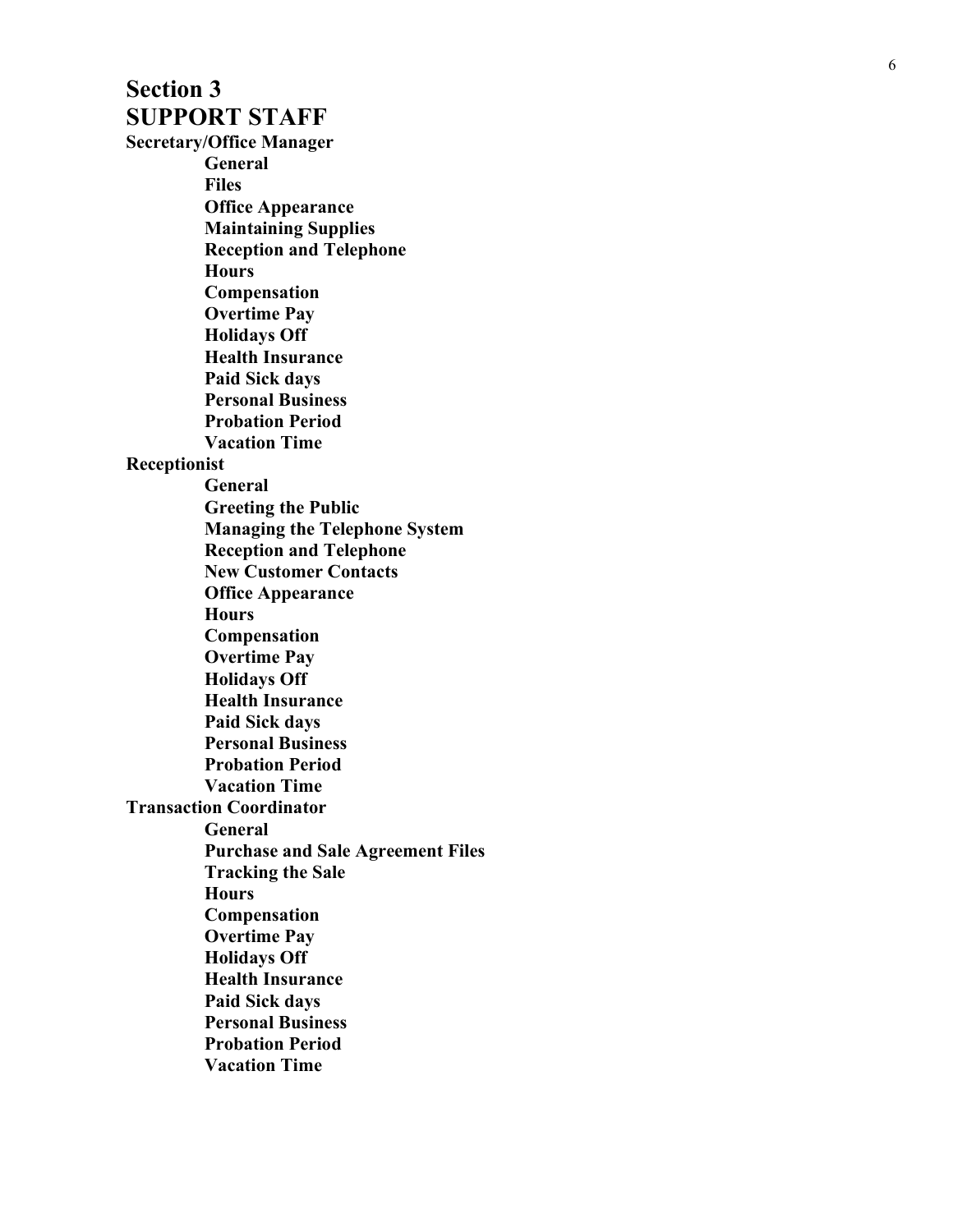Branch Manager/Managing Broker General Specific Training and Education Guidance and Availability **Hours** Compensation Overtime Pay Holidays Off Health Insurance Paid Sick days Personal Business Probation Period Vacation Time

Section 4 MANAGEMENT Designated Broker Availability Cooperation **Disputes** Policy and Procedure Changes The Final Word Sexual Harassment Policy Sample Independent Contractor Agreement Sample Branch Manager Delegation Agreement Sample Managing Broker Delegation Agreement

Section 5 WASHINGTON LICENSING LAW Licensing of Real Estate Brokers and Managing Brokers 18.85, 18.86 RCW

Signature Pages